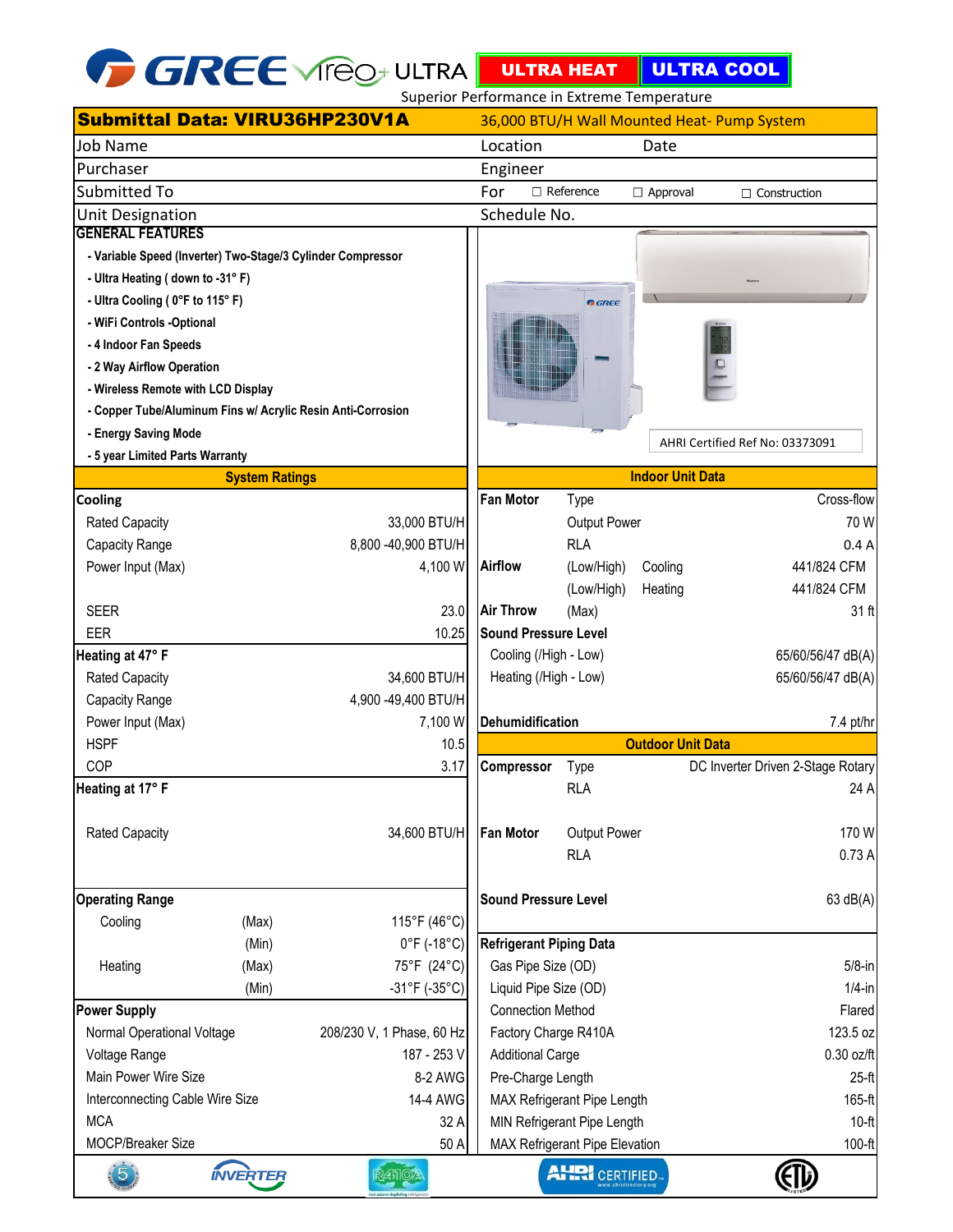## Features & Function Summary VIRU36HP230V1A

| <b>SYSTEM FEATURES</b>                    |                              |  |  |  |
|-------------------------------------------|------------------------------|--|--|--|
| <b>Inverter Type</b>                      | G10                          |  |  |  |
| <b>Ultra Low Frequency Torque Control</b> | Yes                          |  |  |  |
| <b>Power Factor Correction</b>            | Yes                          |  |  |  |
| <b>Compressor Type</b>                    | High Eff. Two Stage Rotary   |  |  |  |
| Refrigerant Type                          | <b>R410A</b>                 |  |  |  |
| Basepan With Electric Heater              | <b>YES</b>                   |  |  |  |
| <b>Compressor With Electric Heater</b>    | <b>YES</b>                   |  |  |  |
| Indoor & Outdoor Fin Coating              | Acrylic Resin/Anti-Corrosion |  |  |  |
| Intelligent Defrosting                    | <b>YES</b>                   |  |  |  |
| Intelligent Preheating                    | <b>YES</b>                   |  |  |  |
| Low Voltage Startup                       | <b>YES</b>                   |  |  |  |
| Memory/Power Failure Recovery             | <b>YES</b>                   |  |  |  |
| Self Diagnosis                            | <b>YES</b>                   |  |  |  |
| <b>Wired Controller Interface</b>         | <b>YES</b>                   |  |  |  |
| Wi-Fi Interface - Standard                | <b>YES</b>                   |  |  |  |
| Indoor Fan Type                           | Cross-flow                   |  |  |  |
| Multi Fan Speeds                          | 4 Speeds                     |  |  |  |
| Indoor Unit Display                       | <b>YES</b>                   |  |  |  |
| <b>Indoor Air Quality Filters</b>         | Optional                     |  |  |  |
| <b>Auxiliary Electrical Heater</b>        | <b>NO</b>                    |  |  |  |
| Ventilation (Outdoor Air)                 | NO                           |  |  |  |

| <b>REMOTE CONTROLLER FUNCTIONS</b> |            |  |  |  |
|------------------------------------|------------|--|--|--|
| Auto Mode                          | <b>YES</b> |  |  |  |
| Auto Fan                           | <b>YES</b> |  |  |  |
| Auto Swing (Horizontal Auto Swing) | <b>NO</b>  |  |  |  |
| Auto Swing (Vertical Auto Swing)   | <b>YES</b> |  |  |  |
| <b>Clock on Remote Controller</b>  | <b>YES</b> |  |  |  |
| Dry Mode                           | <b>YES</b> |  |  |  |
| Dry Anti-Mildew (X-Fan) Mode       | <b>YES</b> |  |  |  |
| <b>Energy Saving Mode</b>          | <b>YES</b> |  |  |  |
| Dirty Filter Alert                 | NO         |  |  |  |
| I Feel Function                    | <b>NO</b>  |  |  |  |
| Lock on Remote Controller          | <b>YES</b> |  |  |  |
| Quiet Mode                         | <b>NO</b>  |  |  |  |
| Room Temperature Display           | NO         |  |  |  |
| Sleep Mode                         | <b>YES</b> |  |  |  |
| 4 Sleep Modes Options              | <b>YES</b> |  |  |  |
| <b>Timer Mode</b>                  | <b>YES</b> |  |  |  |
| Turbo Mode                         | <b>YES</b> |  |  |  |
| Display On/Off Control             | <b>YES</b> |  |  |  |
| Freeze Guard Mode                  | <b>NO</b>  |  |  |  |
| Display On/Off Control             | <b>YES</b> |  |  |  |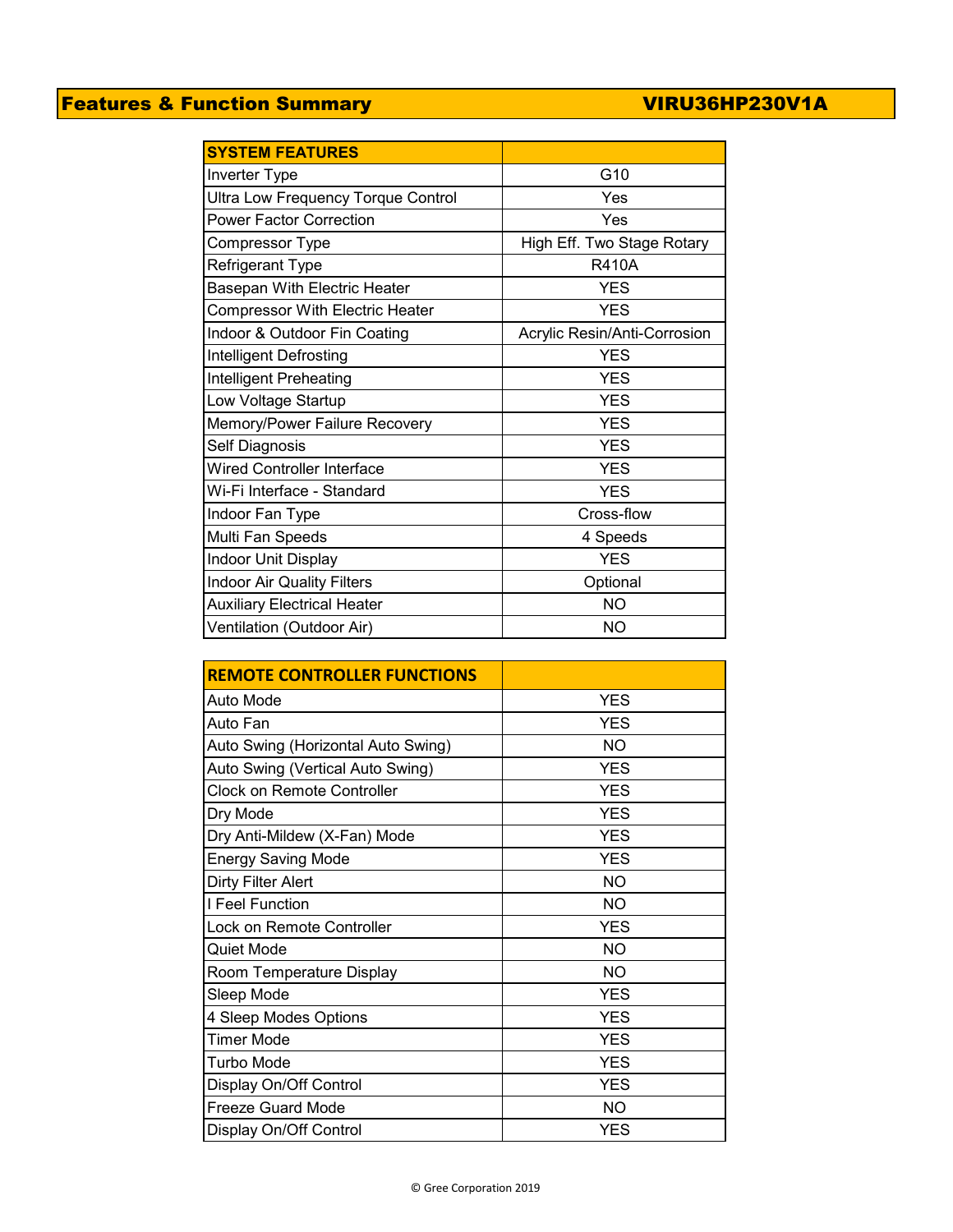| <b>EXTENDED RATINGS</b>                 | VIRU36HP230V1A         |            |                                         |            |                        |                   |  |  |  |  |  |
|-----------------------------------------|------------------------|------------|-----------------------------------------|------------|------------------------|-------------------|--|--|--|--|--|
|                                         | <b>ULTRA COOL</b>      |            |                                         |            |                        |                   |  |  |  |  |  |
|                                         |                        |            | <b>COOLING PERFORMANCE (BtuH)*</b>      |            |                        |                   |  |  |  |  |  |
| <b>Indoor Entering Air Temperatures</b> |                        |            |                                         |            |                        |                   |  |  |  |  |  |
| <b>Outdoor Ambient</b>                  | 68F DB                 |            | 73°F DB                                 |            | 80°F DB                |                   |  |  |  |  |  |
| Temperature (DB) °F                     | 57FWB                  |            |                                         | 61°FWB     |                        | 67°FWB            |  |  |  |  |  |
|                                         | $\overline{\text{TC}}$ | <b>SHC</b> | <b>TC</b>                               | <b>SHC</b> | $\overline{\text{TC}}$ | <b>SHC</b>        |  |  |  |  |  |
| $0^{\circ}$ F                           | 11220                  | 8135       | 13860                                   | 10049      | 16500                  | 11963             |  |  |  |  |  |
| $5^{\circ}$ F                           | 12870                  | 9395       | 15510                                   | 11322      | 18150                  | 13250             |  |  |  |  |  |
| $14^{\circ}F$                           | 14520                  | 10672      | 17160                                   | 12613      | 19800                  | 14553             |  |  |  |  |  |
| $23^{\circ}F$                           | 15180                  | 11233      | 17820                                   | 13187      | 20460                  | 15140             |  |  |  |  |  |
| $32^{\circ}F$                           | 15840                  | 11801      | 18480<br>13768                          |            | 21120                  | 15734             |  |  |  |  |  |
| 41°F                                    | 17820                  | 13365      | 20460                                   | 15345      |                        | 17325             |  |  |  |  |  |
| $50^{\circ}$ F                          | 19800                  | 14949      | 22440                                   | 16942      | 25080                  | 18935             |  |  |  |  |  |
| $59^{\circ}F$                           | 21120                  | 16051      | 23760                                   | 18058      | 26400                  | 20064             |  |  |  |  |  |
| 68°F                                    | 22110                  | 16914      | 24750                                   | 18934      | 27390                  | 20953             |  |  |  |  |  |
| $77^{\circ}$ F                          | 27720                  | 21344      | 30360                                   | 23377      | 33000                  | 25410             |  |  |  |  |  |
| 86°F                                    | 30690                  | 23785      | 33330                                   | 25831      | 35970                  | 27877             |  |  |  |  |  |
| $95^{\circ}$ F                          | 27720                  | 21622      | 30360                                   | 23681      | 33000                  | 25740             |  |  |  |  |  |
| 104°F                                   | 26070                  | 20465      | 28710                                   | 22537      | 31350                  | 24610             |  |  |  |  |  |
| $113^{\circ}F$                          | 22770                  | 17988      | 25410                                   | 20074      | 28050                  | 22160             |  |  |  |  |  |
|                                         |                        |            |                                         |            |                        | <b>ULTRA HEAT</b> |  |  |  |  |  |
|                                         |                        |            | <b>HEATING PERFORMANCE (BtuH)*</b>      |            |                        |                   |  |  |  |  |  |
|                                         |                        |            | <b>Indoor Entering Air Temperatures</b> |            |                        |                   |  |  |  |  |  |
| <b>Outdoor Ambient</b>                  |                        | $68°$ FDB  | 73°F DB                                 |            | 80°F DB                |                   |  |  |  |  |  |
| <b>Temperature (DB)</b>                 | 57°FWB                 |            | 61°FWB                                  |            | 67°FWB                 |                   |  |  |  |  |  |
|                                         | <b>TC</b>              |            | <b>TC</b>                               |            | <b>TC</b>              |                   |  |  |  |  |  |
|                                         |                        |            |                                         |            |                        |                   |  |  |  |  |  |
| $-31^{\circ}F$                          |                        | 21279      | 20760<br>24220                          |            | 20241<br>23701         |                   |  |  |  |  |  |
| $-22^{\circ}F$                          | 24739                  |            | 27680                                   |            |                        | 27161             |  |  |  |  |  |
| $-13^{\circ}F$<br>$-4$ °F               | 28199<br>31659         |            | 31140                                   |            |                        | 30621             |  |  |  |  |  |
| $0^{\circ}$ F                           | 33389                  |            | 32870                                   |            | 32351                  |                   |  |  |  |  |  |
| $6^{\circ}$ F                           |                        | 35119      |                                         | 34600      |                        | 34081             |  |  |  |  |  |
| $10^{\circ}$ F                          | 35119                  |            | 34600                                   |            | 34081                  |                   |  |  |  |  |  |
| $17^{\circ}F$                           | 35119                  |            | 34600                                   |            | 34081                  |                   |  |  |  |  |  |
| $19^{\circ}F$                           | 35119                  |            | 34600                                   |            | 34081                  |                   |  |  |  |  |  |
| $24^{\circ}F$                           | 35119                  |            | 34600                                   |            | 34081                  |                   |  |  |  |  |  |
| $32^{\circ}F$                           | 35119                  |            | 34600                                   |            | 34081                  |                   |  |  |  |  |  |
| 41°F                                    | 35119                  |            | 34600                                   |            | 34081                  |                   |  |  |  |  |  |
| 43°F                                    | 35811                  |            | 35292                                   |            | 34773                  |                   |  |  |  |  |  |
| $47^{\circ}$ F                          | 35036                  |            | 34600                                   |            | 34303                  |                   |  |  |  |  |  |
| $53^{\circ}F$                           | 33864                  |            | 33429                                   |            | 33131                  |                   |  |  |  |  |  |
| $59^{\circ}$ F                          | 32842                  |            | 32435                                   |            | 32181                  |                   |  |  |  |  |  |
| $64^{\circ}F$                           | 31229                  |            |                                         | 30938      |                        | 30496             |  |  |  |  |  |
| $70^{\circ}$ F<br>$75^{\circ}$ F        | 29442<br>27708         |            | 29093<br>27344                          |            | 28767<br>27047         |                   |  |  |  |  |  |
| 78°F                                    | 26908                  |            | 26282                                   |            | 25846                  |                   |  |  |  |  |  |
|                                         |                        |            |                                         |            |                        |                   |  |  |  |  |  |
| * Maximum system capacity               |                        |            |                                         |            |                        |                   |  |  |  |  |  |

TC- Total Capacity ( BtuH) SHC- Sensible Capacity (BtuH)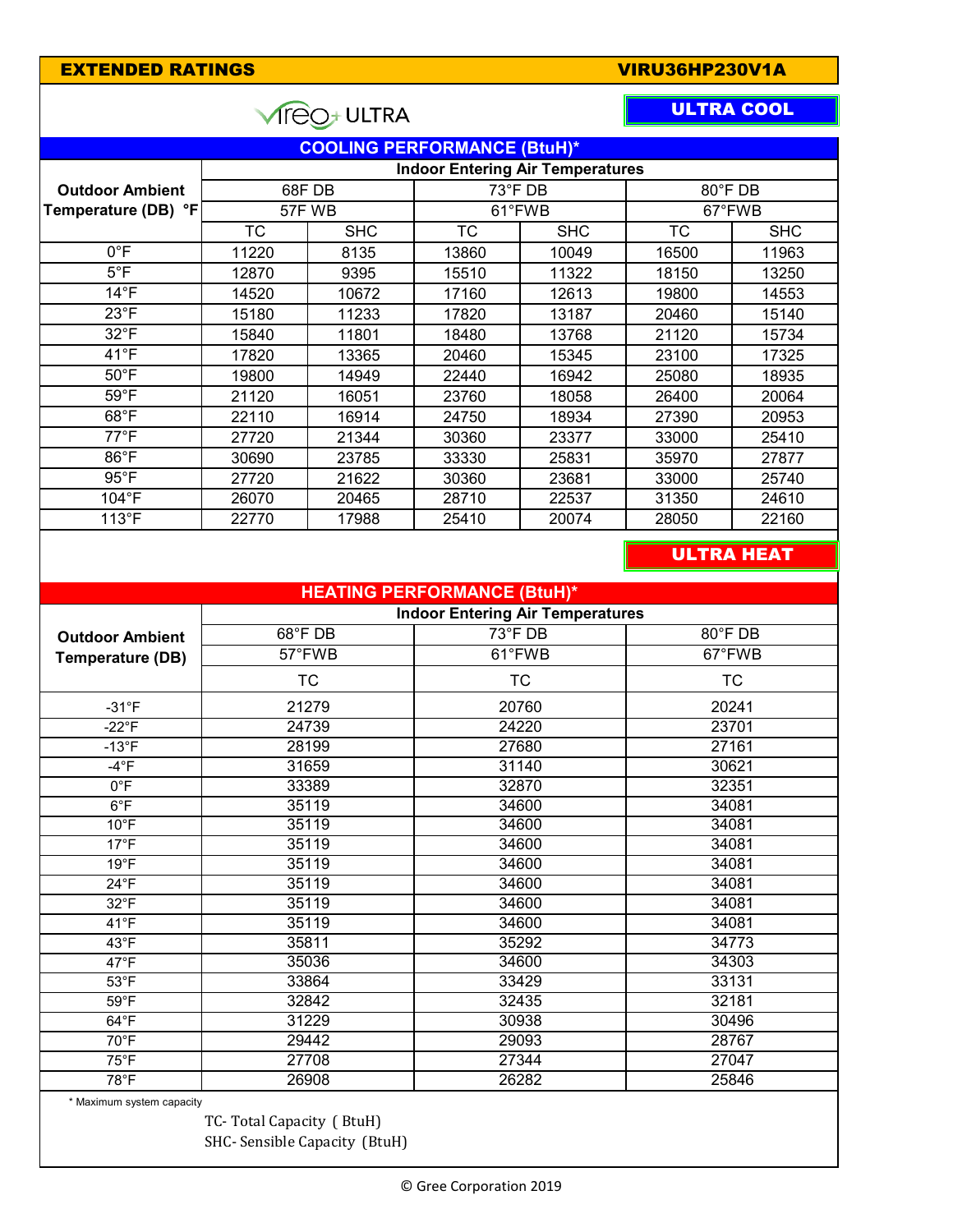